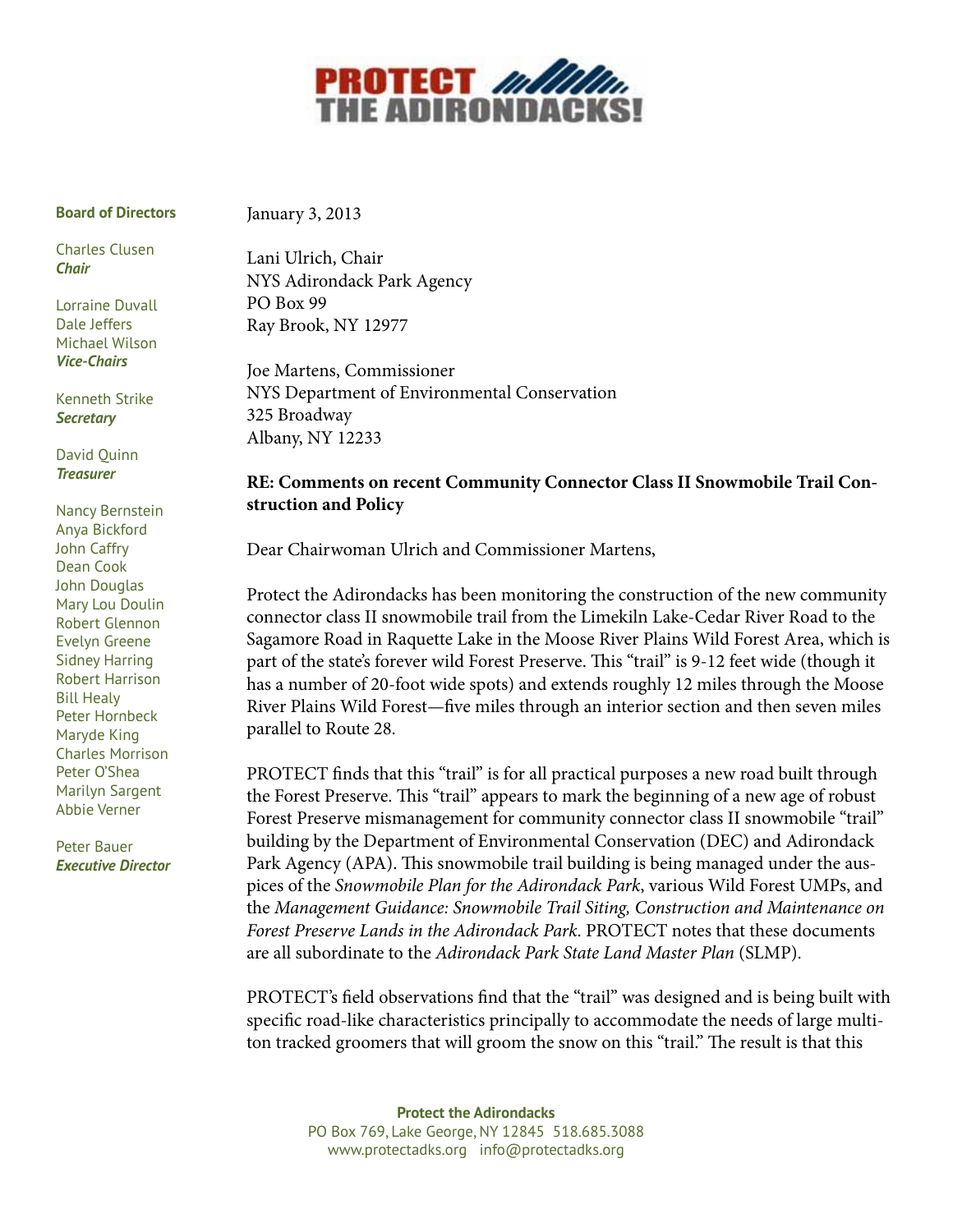new community connector class II snowmobile "trail" and the activities for which it was built violate the SLMP and the State Constitution.

Please note that more than two dozen photgraphs of this "trail" have been posted to PROTECT's website that illustrate many of the points in this letter.

## Community Connector Class II Snowmobile Trail Construction Violates the Adirondack Park State Land Master Plan

The SLMP defines a snowmobile trail as "a marked trail of essentially the same character as a foot trail" and mandates that it be "compatible with the wild forest character of an area." A snowmobile trail "should be designed and located in a manner than will not adversely affect adjoining private landowners or the wild forest atmosphere…." This road-like "trail" in the Moose River Plains Wild Forest, which is the new state-of-the-art template for future community connector class II snowmobile trails, does not have the character of a foot trail and violates both the wild forest character and the wild forest atmosphere of the area. PROTECT has consistently stated that community connector class II snowmobile trails do not conform to these three standards. This new "trail" is further proof.

There is no way this new community connector class II snowmobile "trail" bears any rational resemblance to something having the "character of a foot trail." This new snowmobile "trail" surface has been graded, leveled, and flattened by a nine-thousand-pound excavator. Extensive bench cuts were dug into side slopes that parallel the "trail" in many sections for a hundred yards, protruding rocks removed, extensive tree cutting done, all understory vegetation removed, and oversized bridges built to support multi-ton groomers. Ledge rock was fractured and split apart, trail surface scarred by 6-wheel ATVs that made deep wheel ruts, and extensive amounts of crushed gravel used. Bridges have been outfitted with plastic reflectors for night-time driving.

A "foot trail" is where people walk single file. They step over roots and rocks. The trail surface is uneven and follows the terrain. There are scarcely any stumps of cut trees. Vegetation on the side often encroaches, and the trail is canopy covered. Steppingstones and split logs are commonly used to pass over streams and wet areas. There are no reflectors.

PROTECT is also on record stating that the community connector class II snowmobile trail system as authorized in the Snowmobile Plan and Guidance cannot be built on a designated "trail" in Wild Forest areas without violating the SLMP. SLMP Wild Forest Basic Guideline 4 states "Public use of motor vehicles will not be encouraged and there will not be any material increase in the mileage of roads and snowmobile trails open to motorized use by the public in wild forest areas that conformed to the master plan at the time of its original adoption in 1972."

PROTECT is not going to argue here that this road-like snowmobile trail in the Moose River Plains Wild Forest violates Basic Guideline 4 by constituting a "material increase" in the mileage of snowmobile trails. We recognize that the Moose River Plains UMP closed a number of snowmobile trails and that use is being rerouted and concentrated on this new trail. This new road-like snowmobile trail, however, does violate Basic Guidelines 4 by "encouraging" more snowmobile use.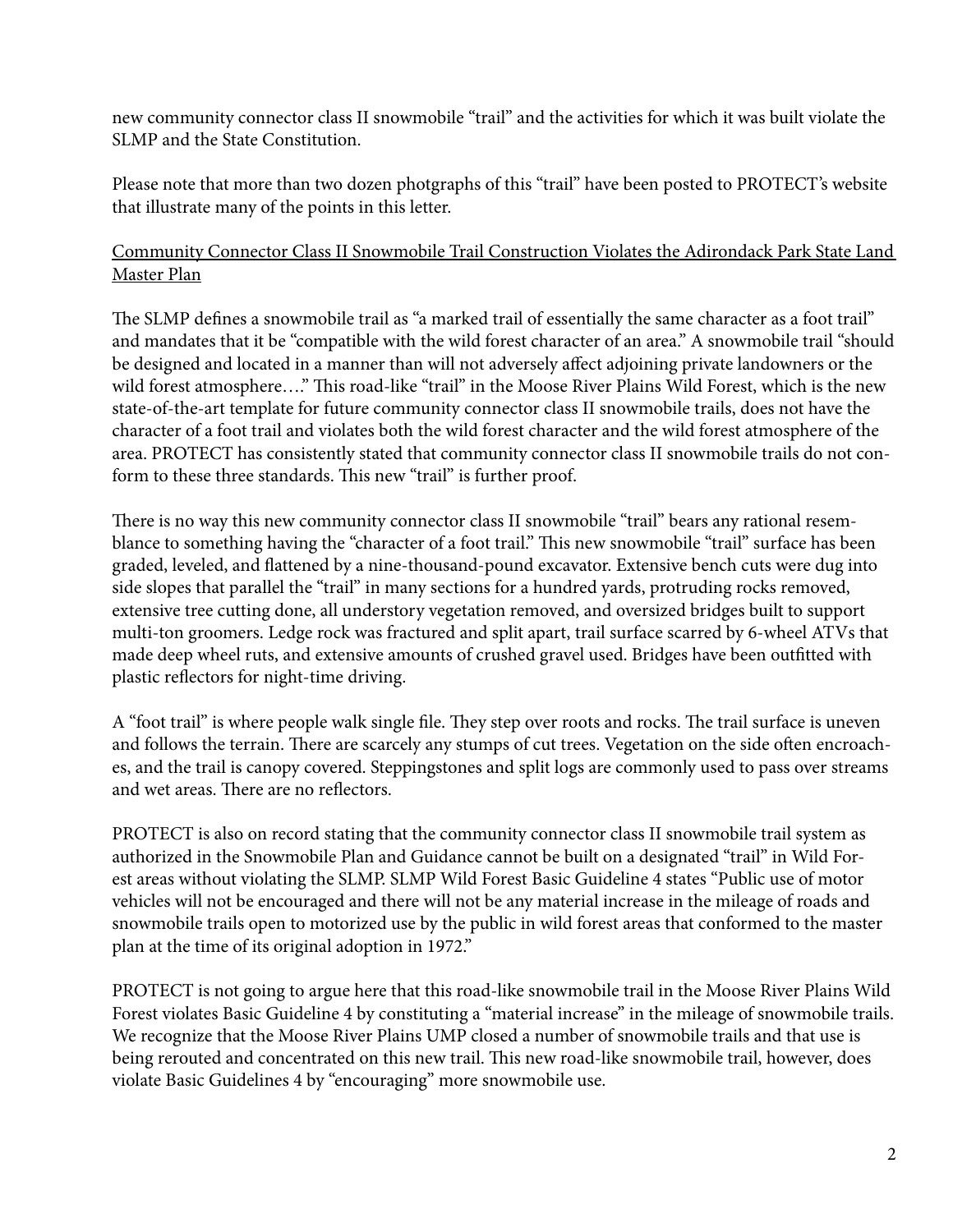PROTECT has identified that there are many other areas of the SLMP that were expressly violated by the design and construction of community connector class II snowmobile trails, their intended use, and by grooming with large tracked (motor vehicle) groomers. These include:

- Basic Guideline 2 (Motor Vehicles, Motorized Equipment and Aircraft 6) states that public access accommodations should be "consistent with the wild forest character." PROTECT does not believe that the new road-like community connector class II snowmobile road built in Moose River Plains Wild Forest (MRPWF) is consistent with the wild forest character. The route's width, bridges, reflectors, bench cuts, ledge cuts, use of gravel and straw, extensive surface alteration, over 2,000 stumps, and removal or trees and rocks are all inconsistent with the "wild forest character" of this area.
- Basic Guideline 2 (Motor Vehicles, Motorized Equipment and Aircraft 8) states "All conforming structures and improvements will be designed and located so as to blend with the surrounding environment and require only minimal maintenance." PROTECT does not believe that the new road-like community connector class II snowmobile trail in the MRPWF meets the minimal maintenance test expressed here. DEC and the APA claim that the grooming of this trail is maintenance. PROTECT does not believe that numerous trips per week by a multi-ton tracked groomer on a major snowmobile route meets the "minimal maintenance" test.
- • Basic Guideline 2 (Motor Vehicles, Motorized Equipment and Aircraft 9) states "All management and administrative actions and interior facilities in wild forest areas will be designed to emphasize the self-sufficiency of the user to assume a high degree of responsibility for environmentally sound use of such areas for his or her own health, safety and welfare." Leaving aside concerns of snowmobile "environmentally sound use" with their mileage rates less than most SUVs, PROTECT questions the "self-sufficiency" of the users of the new road-like community connector class II snowmobile trail built in MRPWF where the principal recreational use of snowmobiling can only be accomplished if the trail has been regularly groomed by a multi-ton tracked groomer.
- • Basic Guideline 2 (Structures and Improvements 1C) states that snowmobile trails are allowed in Wild Forest areas and "their maintenance, rehabilitation and construction" is allowable by "snowmobiles on snowmobile trails." There are two major points here where the DEC and APA brazenly violate the SLMP.

1. A snowmobile is the only motor vehicle lawfully allowed on a designated trail by the SLMP.

PROTECT does not believe that a multi-ton tracked groomer is a snowmobile. Under the SLMP motor vehicles, such as groomers, can only operate on designated roads. In the SLMP, snowmobiles are the only motor vehicles allowed on a snowmobile trail that is also a designated foot trail. PROTECT notes that the new road-like community connector class II snowmobile trail built in Moose River Plains Wild Forest was designed and built specifically to accommodate large tracked groomers. PRO-TECT believes that groomer use on designated trails is an explicit violation of the SLMP.

PROTECT notes that the APA and DEC try to get around the SLMP's prohibition against use of motor vehicles on designated trails in Wild Forest areas in the approved *Guidance*, which states in "Grooming and Associated Winter Maintenance Trips" that class II snowmobile trails authorize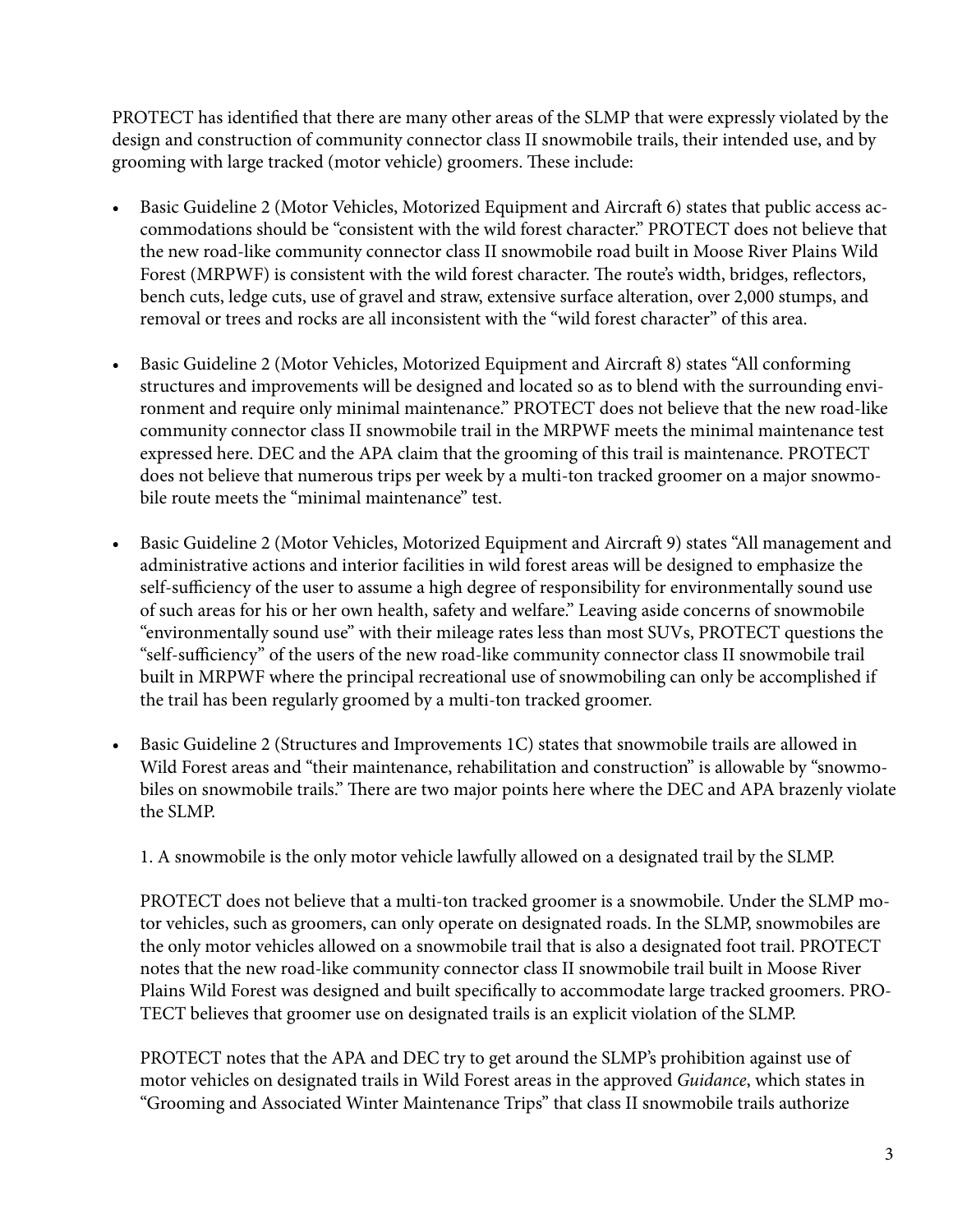"grooming equipment with a tractor and drag…." PROTECT believes that a "tractor" is a motor vehicle. Despite the attempts to use the *Guidance* to somehow legalize the SLMP's prohibition of use of motor vehicles other than snowmobiles on "trails" in Wild Forest areas, the APA and DEC's authorization of this use clearly violates the SLMP.

The SLMP is clear that the only motor vehicle that can operate on a snowmobile trail is a snowmobile. PRO-TECT does not dispute that these motor vehicles can lawfully be used on designated roads (many snowmobile "trails" utilize the designated roads system in Wild Forest areas of the Forest Preserve). Snowmobile trails on designated "trails" should only be groomed by a snowmobile that pulls a drag.

The use of a large multi-ton groomer on a designated trail changes everything. This is the key fact obfuscated by APA and DEC in the *Guidance*.

2. The snowpack on a community connector class II snowmobile trail is groomed by large tracked groomers. This is not trail maintenance sanctioned by the SLMP.

The SLMP states that the "... the use of motor vehicles, motorized equipment and aircraft will be allowed [on Wild Forest] as follows...by administrative personnel where necessary to reach, maintain or construct permitted structures and improvements." Note that the SLMP does not say "reach, maintain, **groom** or construct..." which it would have to if grooming was allowed by a motor vehicle on a designated "trail" rather than a snowmobile with drag.

Snowmobile trails are listed as an "improvement" in the SLMP. The SLMP states that such improvements can be maintained. Though the SLMP does not define "maintenance" it does provide guideposts for how to interpret and apply maintenance standards for improvements in Wild Forest areas.

First, it's important to note the function that large multi-ton tracked groomers perform. They do not maintain a trail. They simply flatten the snow. Flattening of snow is not maintenance of a trail. Maintenance is an action that changes the land, to clear a trail, repair bridges, build water bars, remove blowdown, among many other activities. The DEC used plenty of motor vehicles to "reach, maintain or construct" the new community connector class II snowmobile trail in the Moose River Plains. They used ATVs and they used a 9,000-pound excavator. These motor vehicles altered the trail surface or transported work crews and/or materials long distances. Groomers, however, simply flatten the snow. They do not change the land and as such cannot be considered to perform maintenance under any rational SLMP interpretation.

The SLMP consistently separates maintenance (of a trail) from grooming (of the snow covering a trail). For context, note that the SLMP states that an "improved" cross-country ski trail can be "groomed" but should only be found in "intensive use conditions," such as the Mt Van Hoevenberg Winter Recreation Area, and is not something that's allowable in a Wild Forest area. (See page 15 for "Improved Cross Country Ski Trail.")

The SLMP simply does not contemplate grooming of snowmobile trails on a designated "trail" with anything other than a snowmobile, yet this is explicitly what the APA and DEC approved in the *Guidance*, which sanctions large "tractors" on trails to perform "maintenance." The result is that the new "trail" through the Moose River Plains has been designed for an unlawful activity -- grooming by a multi-ton motor vehicle on a trail.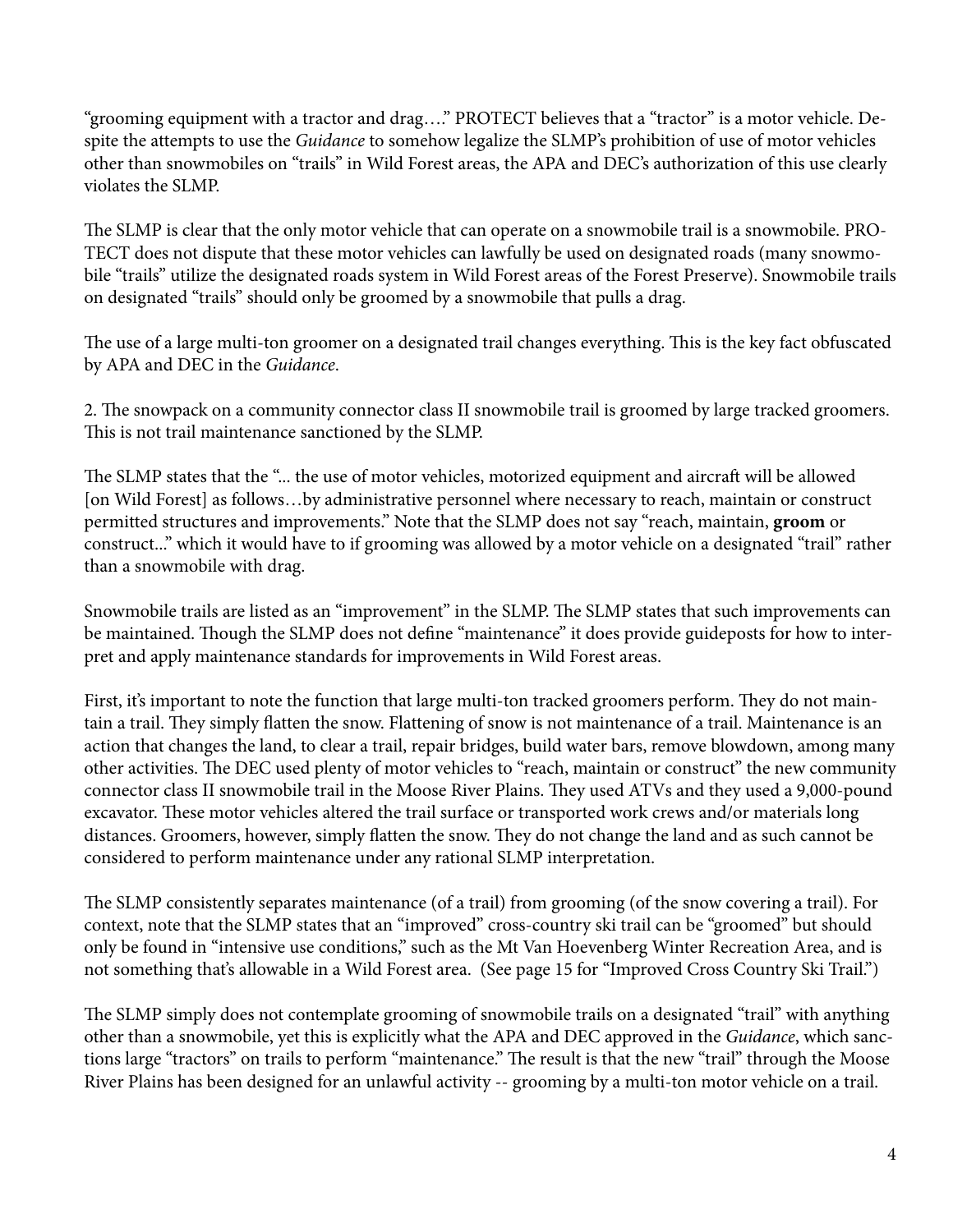The approved *Guidance* may state that somehow use of motor vehicles other than snowmobiles is lawful on designated "trails," but this affirmation cannot erase the requirements of the SLMP. In this respect, the *Guidance* is a deceptive document, wholly inconsistent with the SLMP.

The "Snowmobile Route, Design, Construction and Maintenance Standards" section in the *Guidance* references the 2010APA-DEC MOU "Concerning Implementation of the State Land Master Plan" for a definition of "ordinary maintenance activities." A review of this MOU finds no mention of the grooming of snowmobile trails in the definition for ordinary maintenance activities.

## Community Connector Class II Snowmobile Trail Construction Violates Guidance

Just as the approved *Guidance* violates the SLMP, the actual work undertaken to build this new community connector class II snowmobile trail in the Moose River Plains violated the requirements of the *Guidance*. PROTECT notes six areas where work in the field violated the *Guidance*. The *Guidance* enumerates permissible activities within the "Snowmobile Route Design, Construction and Maintenance Standards" section.

- • The *Guidance* states "Class II Trails may be maintained to a 9-foot maximum cleared trail width except on sharp curves (inside turning radius of 25-35 feet) and steep running slopes (over 15%) where they may be maintained to a 12-foot maximum cleared trail width." There are many locations on the new road-like community connector class II snowmobile trail built in Moose River Plains Wild Forest that are greater than 12 feet.
- The *Guidance* states "Class II Trails. Trail surfaces should generally follow the existing contours of the natural forest floor and not be graded flat. Limited leveling and grading may be undertaken using appropriate lowimpact landscaping equipment as specified in the work plan." The new road-like community connector class II snowmobile trail built in Moose River Plains Wild Forest has long stretches where the trail was graded flat. Moreover, PROTECT does not consider the 9,000-pound excavator used throughout this project as "low impact landscaping equipment."
- The new road-like community class II snowmobile trail built in Moose River Plains Wild Forest included instances of bedrock removal. This is not authorized by the *Guidance* and has never been allowed before in the Forest Preserve.
- The *Guidance* contains a section on "Side Slope Management" that states "On Class II Trails, elimination or reduction of side slopes will be accomplished primarily by means of full bench cuts for which appropriate landscaping equipment may be used. The need for bench cuts will be minimized through proper trail layout. The tapering of side slopes will be allowed outside the cleared trail width. The areas dressed and tapered will be re-vegetated to restore stability and natural site conditions after the full bench cut is created." The new road-like community connector class II snowmobile trail built in Moose River Plains Wild Forest contains extensive bench cuts that have not been re-vegetated.
- The new road-like community connector class II snowmobile trail built in Moose River Plains Wild Forest includes extensive use of crushed stone and straw, both non-native materials. The *Guidance* does not authorize this use.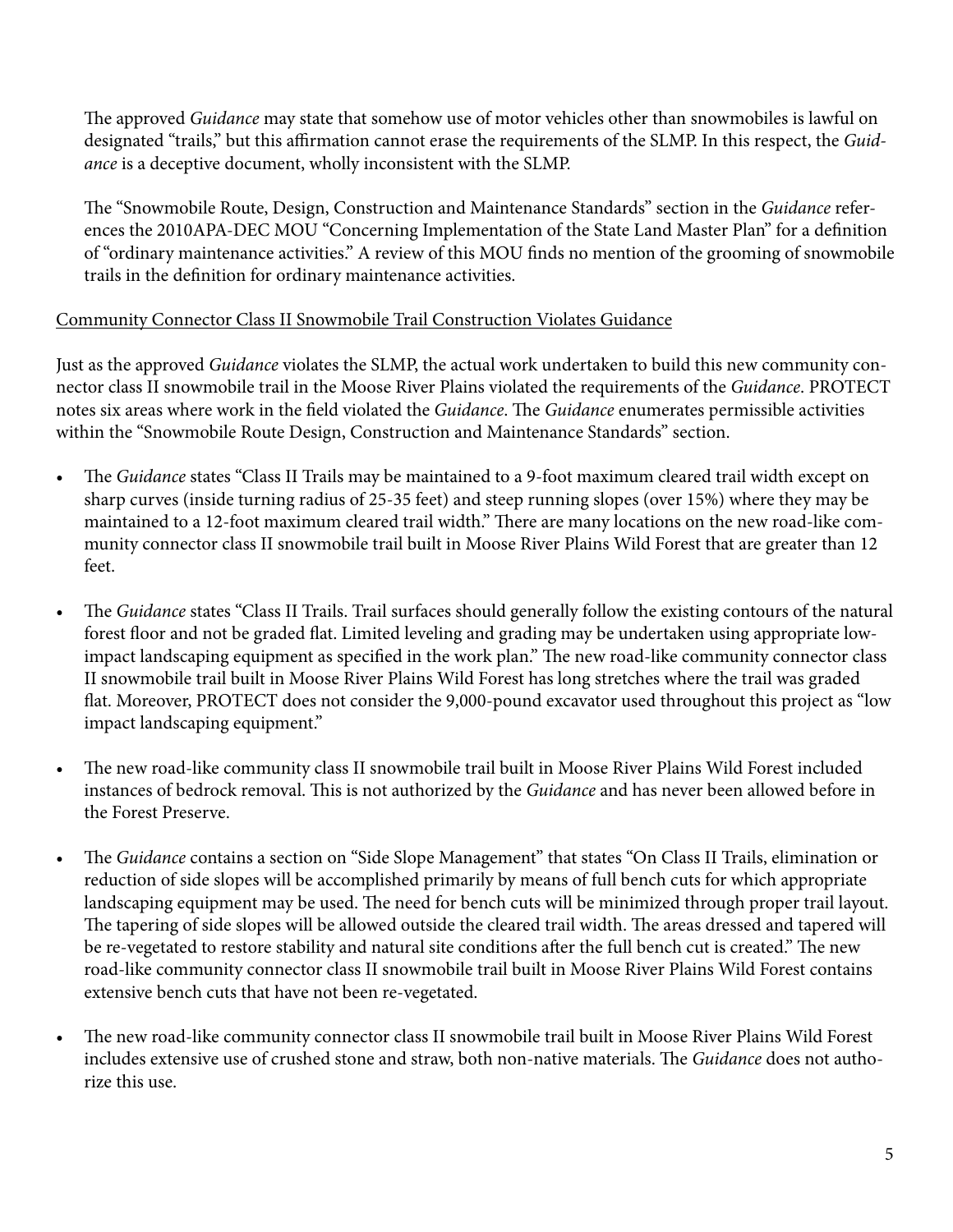• A review of DEC work plans finds that activities undertaken to build the new road-like community connector class II snowmobile trail built in Moose River Plains Wild Forest were often undertaken before official approval from the APA.

### Community Connector Class II Snowmobile Trail Construction Raises Constitutional Questions

Beyond the SLMP violations, this "trail" raises serious constitutional questions. Article 14 of the State Constitution declares that the Forest Preserve "shall be forever kept as wild forest lands." This trail hardly meets that test as it is a 12-acre clearcut and the land has been massively altered. The Constitution says that trees should not be "destroyed" yet by DEC's own count, over 2,000 trees were destroyed to build this "trail" (independent assessments are higher).

PROTECT and other groups are actively researching these questions concerning constitutional violations.

# Why is Community Connector Class II Snowmobile Trail Building Accelerating as Winter Weather Declines Due to Climate Change?

PROTECT believes that the APA and DEC should view the current rush of community-connector class II snowmobile trail construction in light of global climate change. In the year 2013, we now live in an Adirondack Park where it's as likely to rain in winter months as it is to snow. We live in a part of the world that receives 30 percent more rain than it did thirty years ago. Winter months show greater warming trends than summer months. The future will bring inconsistent snowmobile seasons at best, which is already borne out in the marketplace by declining snowmobile sales.

PROTECT is puzzled how the two lead agencies for environmental issues in New York State can make major policy decisions as well as administrative financial decisions without taking into account the effects of long-term trends of global climate change on the Adirondack Park.

## PROTECT Predicts APA and DEC will Transform Snowmobile Trail Network to ATV Trail Network as Reliable Snowfall Wanes

PROTECT predicts that the APA and DEC someday will issue a new "Guidance" to convert intermittently snowless community connector class II snowmobile trails into community connector all-terrain vehicle trails. As snowmobiling wanes we have no confidence that these agencies will withstand pressure to unleash vast ATV networks across the Forest Preserve. The damage from ATV trails networks to the Forest Preserve will be vast and unrelenting as we already have seen in areas such as the Shaker Mountain Wild Forest where DEC has been unable to control illegal ATV abuse. We expect to hear the same arguments, justifications, and obfuscations that the DEC and APA used to build a community connector class II snowmobile trail system being used to create a new ATV "trail" system on the Forest Preserve.

# Conclusion

PROTECT understands that DEC and the APA are very proud of this new community connector class II snowmobile trail in the Moose River Plains and believe it is a new template for design, maintenance and grooming for this trail network. Many more just like it will follow and others are already under construction.